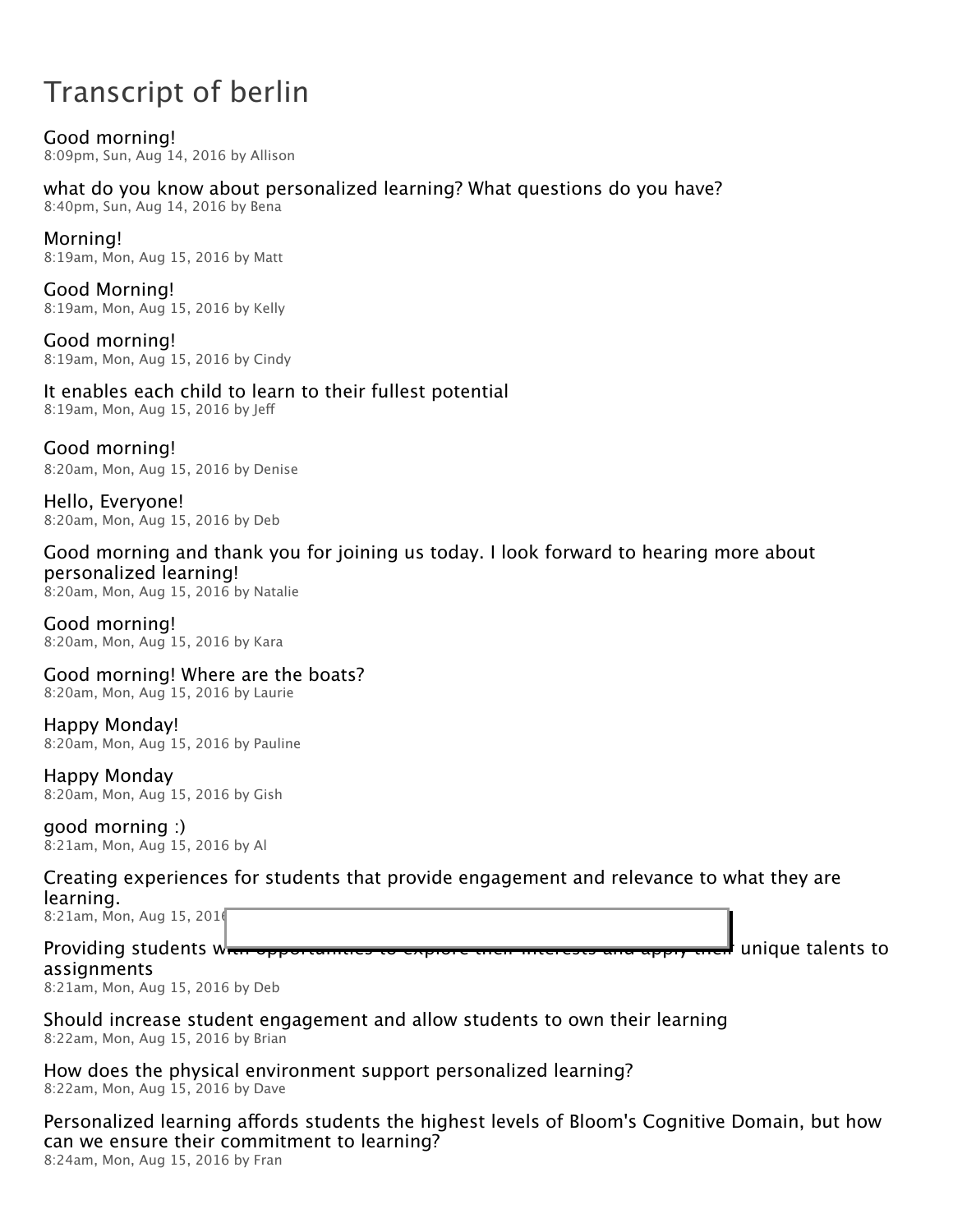How do teachers accurately measure the habits of mind? 9:40am, Mon, Aug 15, 2016 by Sal

How do we continue to grow the habits based on the feedback we give? 9:40am, Mon, Aug 15, 2016 by Dave

how can we develop opportunities for students to practice and receive feedback on the habits of mind?

9:41am, Mon, Aug 15, 2016 by Sal

Concern: How do we implement Personalized Learning and all of the changes that should take place given the federal and state requirements

11:11am, Mon, Aug 15, 2016 by Brian

If we don't have all stakeholders (parents, students, teachers, community members, etc) sharing the same vision, then why?

11:14am, Mon, Aug 15, 2016 by Laurie

So, essentially everyone's aim is the statement of core values at BHS? 11:16am, Mon, Aug 15, 2016 by Kelly

So what are the core values at BHS? 11:17am, Mon, Aug 15, 2016 by Laurie

Do we have the courage to move forward? 11:19am, Mon, Aug 15, 2016 by Laurie

How do we create opportunities for meaningful reflection for students and staff? 11:24am, Mon, Aug 15, 2016 by Gish

How and when do we get the BOE involved in the process? 11:25am, Mon, Aug 15, 2016 by Brian

How do we have the courage to do the work while doing this progressively, respectfully? 11:28am, Mon, Aug 15, 2016 by Bena

Try to see things before they happen.

11:28am, Mon, Aug 15, 2016 by Bena

# BOE has new structure and think ripe for changes

11:29am, Mon, Aug 15, 2016 by Bena

# Need permission that the test scores may slip

11:30am, Mon, Aug 15, 2016 by Bena

#### Multi-year approach or commitment and requires patience for it to work 11:30am, Mon, Aug 15, 2016 by Bena

#### Teachers need to buy in to this as opposed to seeing this as an initiative 11:31am, Mon, Aug 15, 2016 by Bena

Meaningful opporturity that we are committed to analyze  $\Box$  are committed to and are committed to and are committed to and are committed to and are committed to analyze  $\Box$  are committed to and are committed to analyze 11:32am, Mon, Aug 15, 2016

# Who we hire is extremely important and how we grow our teachers. Power of hiring and PD and feedback

11:32am, Mon, Aug 15, 2016 by Bena

# This can't be another pendulum swing.

11:33am, Mon, Aug 15, 2016 by Bena

# Students are not invested in what they are doing any more.

11:34am, Mon, Aug 15, 2016 by Bena

Yes we have a curriculum but how is that impacting the investment of students and teachers? 11:35am, Mon, Aug 15, 2016 by Bena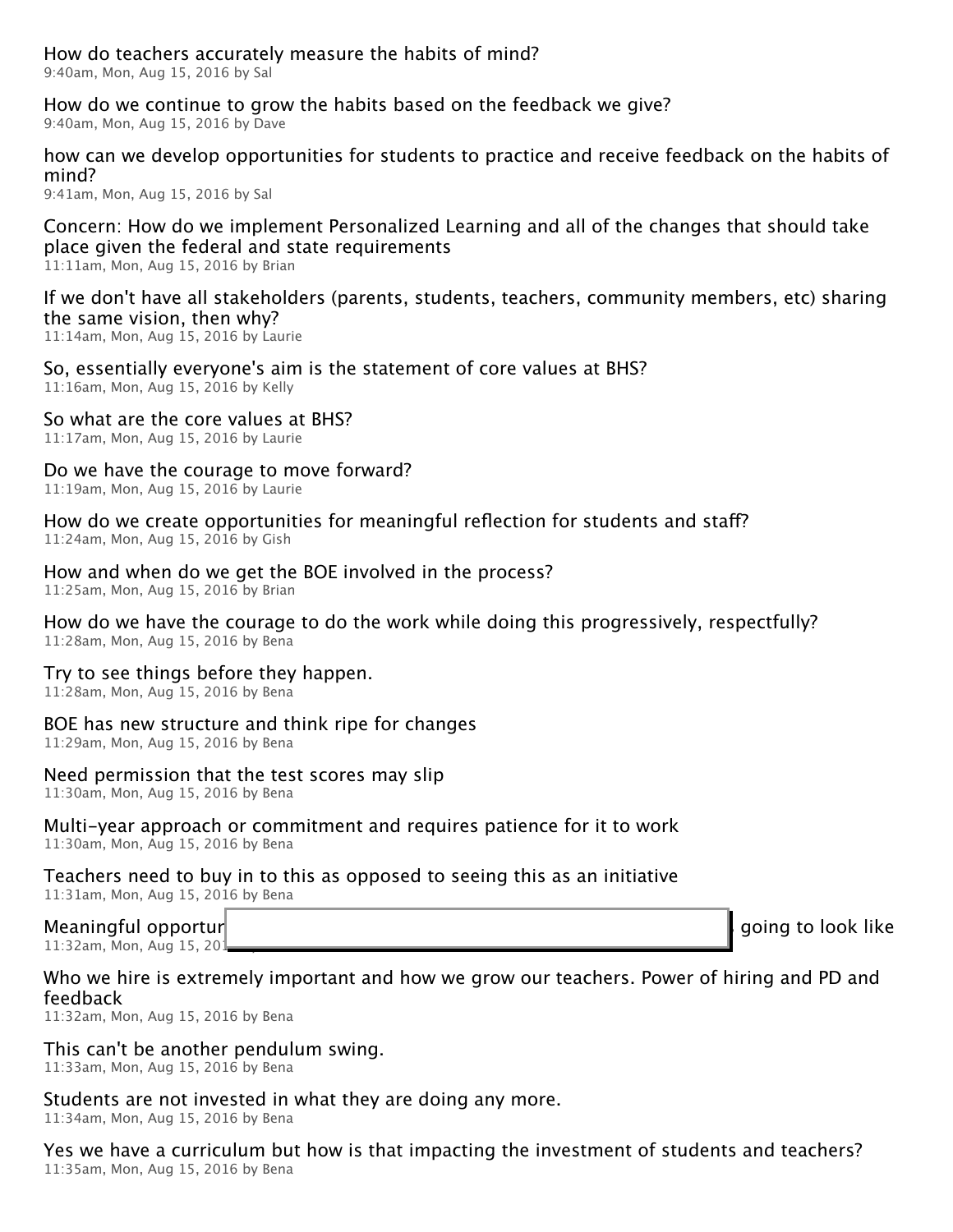We need to have some type of vision as a district. We want to be more than a collection of test scores.

11:36am, Mon, Aug 15, 2016 by Bena

There has to be a level of dissatisfaction with where we are to get people to move. 11:36am, Mon, Aug 15, 2016 by Bena

#### We go beyond Smarter Balanced test scores – but that may require reeducating community members

11:38am, Mon, Aug 15, 2016 by Bena

What needs to happen in order to clarify the vision? 11:39am, Mon, Aug 15, 2016 by Bena

Series of dialogues between leadership council and BOE/Teachers 11:41am, Mon, Aug 15, 2016 by Bena

Imagining what is possible and series of six or seven steps to take action on 11:41am, Mon, Aug 15, 2016 by Bena

Vision has to be put in writing in language that is accessible and aspirational 11:43am, Mon, Aug 15, 2016 by Bena

We need to hear from teachers about what they need in order to feel supported. 11:45am, Mon, Aug 15, 2016 by Bena

Representation is incredibly important when articulating the vision. All stakeholders have to be represented.

11:46am, Mon, Aug 15, 2016 by Bena

Big element of trust. Asking the hard questions and creating common message/understanding. 11:46am, Mon, Aug 15, 2016 by Bena

You don't keep good people if you don't give them time and support.

11:48am, Mon, Aug 15, 2016 by Bena

How are we going to measure student growth? We want to make sure that we are identifying artifacts/assessments that we value

11:49am, Mon, Aug 15, 2016 by Bena

#### Goal statements in writing.

11:52am, Mon, Aug 15, 2016 by Bena

#### Good afternoon

1:15pm, Mon, Aug 15, 2016 by Allison

#### Hi!

1:16pm, Mon, Aug 15, 2016 by Jay

#### hi

1:16pm, Mon, Aug 15, 201

#### Hi

1:16pm, Mon, Aug 15, 2016 by Megan

#### hola

1:16pm, Mon, Aug 15, 2016 by Liz

#### Hello!

1:16pm, Mon, Aug 15, 2016 by Katie

#### Hi

1:16pm, Mon, Aug 15, 2016 by Heather

#### Hi

1:16pm, Mon, Aug 15, 2016 by Sheila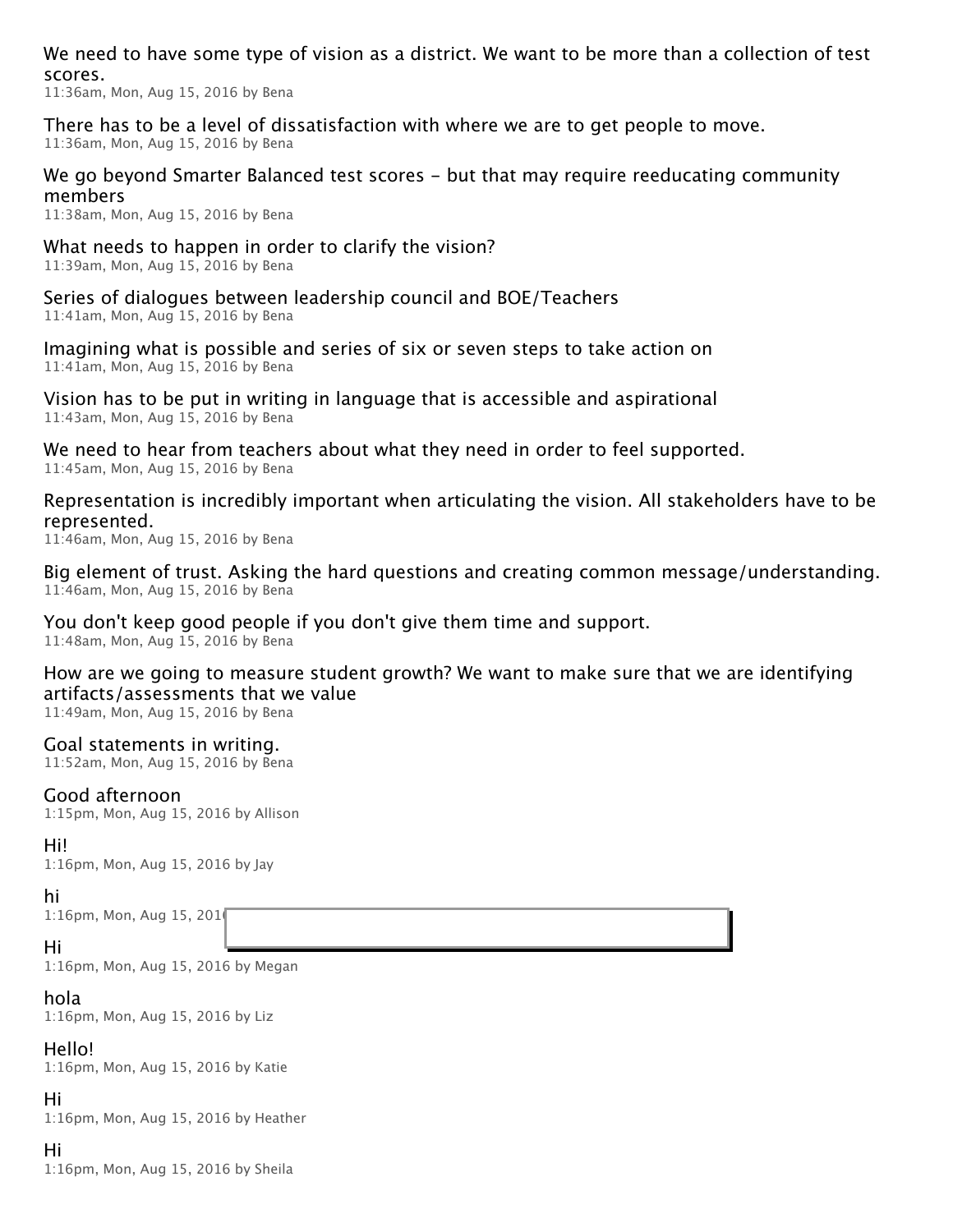#### Hi

1:16pm, Mon, Aug 15, 2016 by Kulak

#### Hello

1:16pm, Mon, Aug 15, 2016 by Karen

#### Hi

1:16pm, Mon, Aug 15, 2016 by Melissa

#### Hello

1:16pm, Mon, Aug 15, 2016 by Becky

#### Hi Everyone

1:16pm, Mon, Aug 15, 2016 by Eileen

#### Hi

1:16pm, Mon, Aug 15, 2016 by Amy

#### Hello

1:16pm, Mon, Aug 15, 2016 by Allie

Hello! 1:16pm, Mon, Aug 15, 2016 by Teri

Hi 1:16pm, Mon, Aug 15, 2016 by Mary

Hi 1:16pm, Mon, Aug 15, 2016 by Kat

#### Hi 1:16pm, Mon, Aug 15, 2016 by Danielle

Hello 1:17pm, Mon, Aug 15, 2016 by Meg

#### Hello! 1:17pm, Mon, Aug 15, 2016 by Allison

Hi there! 1:17pm, Mon, Aug 15, 2016 by Joy

#### Hello! 1:17pm, Mon, Aug 15, 2016 by Laurie

# time to complete everything in the curriculum in the time given

1:21pm, Mon, Aug 15, 2016 by Eileen

# will it be applicable to special education students?

1:22pm, Mon, Aug 15, 2016 by Liz

#### Time constraints! Our grade 9 health course has now been crunched into grade a nine week crunched into grade a nine week course. Too much to

1:23pm, Mon, Aug 15, 2016 by Sheila

#### How does this tie into the curriculum that we now have in Atlas? 1:23pm, Mon, Aug 15, 2016 by Allison

# what resources and funding are available?

1:23pm, Mon, Aug 15, 2016 by Melissa

#### How does this work with current curriculum and expectations? 1:23pm, Mon, Aug 15, 2016 by Allie

# How can we bridge the gap between personalized learning and preparing students for standardized testing?

1:23pm, Mon, Aug 15, 2016 by Laurie